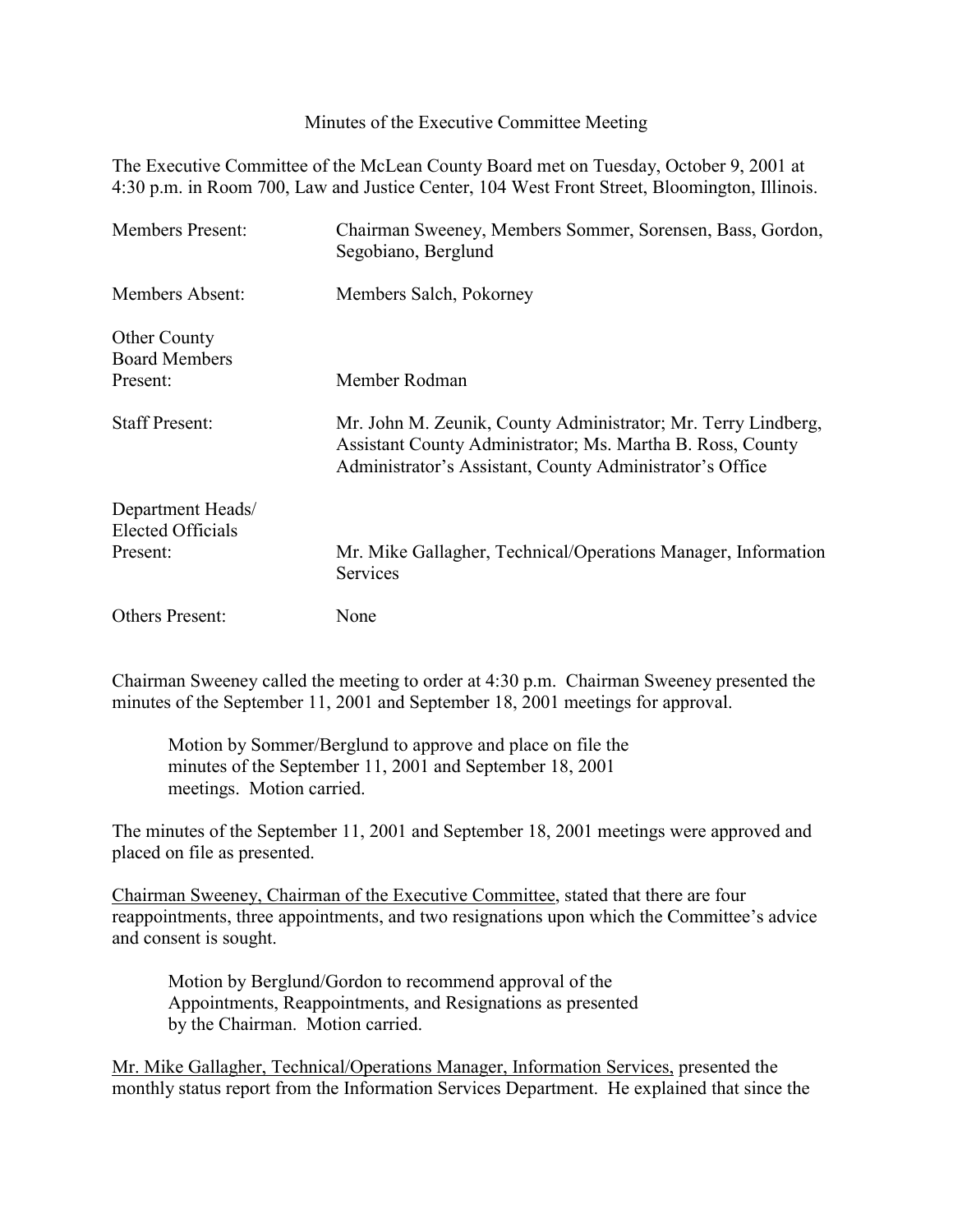Minutes of the Executive Committee Meeting October 10, 2001 Page Two

September 2001 meeting, several activities have been noted by the Information Services Department. The purchase of an integrated justice server was completed; redemption packages were reviewed with the County Clerk's Office; representatives from the Information Services Department attended the Illinois County Information Manager's Association Meeting; purchased and installed the first modules to be in compliance with GASB34 for the County's financial system; coordinated McLean County's participation in the State of Illinois Digital Summit; and, set project priorities for the remainder of 2001. He noted that Mr. Craig Nelson, Director, Information Services, was presently attending the Digital Summit.

Mr. Gallagher noted that since the last status report the Information Services Department has completed the installation of PCs; completed installation methodology for the Virtual Private Network; and, contained the Nimda virus, which was a threat to the County's computer network.

He explained that the Information Services Department also deployed a new, subject-driven home page; trained several County employees in the use of the Microsoft Access computer program; and, continued to provide tax cycle, payroll and budget support. The department also worked with the Sheriff's Office in creation of a Palm Pilot based traffic citation system, as well as beginning the testing of addresses received from the 911 database. Additionally, the department created an intranet help desk submission system so that Information Services could assist employees with computer-related questions.

Mr. Joseph Sommer, Chairman of the Justice Committee, presented a Request for Approval of an Emergency Appropriation Ordinance Amending the Fiscal Year 2001 Combined Annual Appropriation and Budget Ordinance for the Grant received from the Illinois Emergency Management Agency ("IEMA") for the Emergency Services and Disaster Agency ("ESDA"). The grant is in the amount of \$6,560.00.

Motion by Sommer/Gordon to recommend approval of the Emergency Appropriation Ordinance Amending the Fiscal Year 2001 Combined Annual Appropriation and Budget Ordinance: IEMA Grant for ESDA. Motion carried.

Due to the fact that both Mr. Eugene Salch, Property Committee Chairman, and Ms. Diane Bostic, Property Committee Vice Chairman, were both unavailable to attend the Executive Committee meeting, the Property Committee's sole action item will be presented to the Executive Committee in a Stand-Up meeting.

Mr. George Gordon, Chairman of the Land Use and Development Committee, stated that the Committee has no action items. He noted, however, that a Request for Approval for TomCin, Inc. to Vacate a Portion of Cloverhill Circle, Clover Hills subdivision, Dry Grove Township, was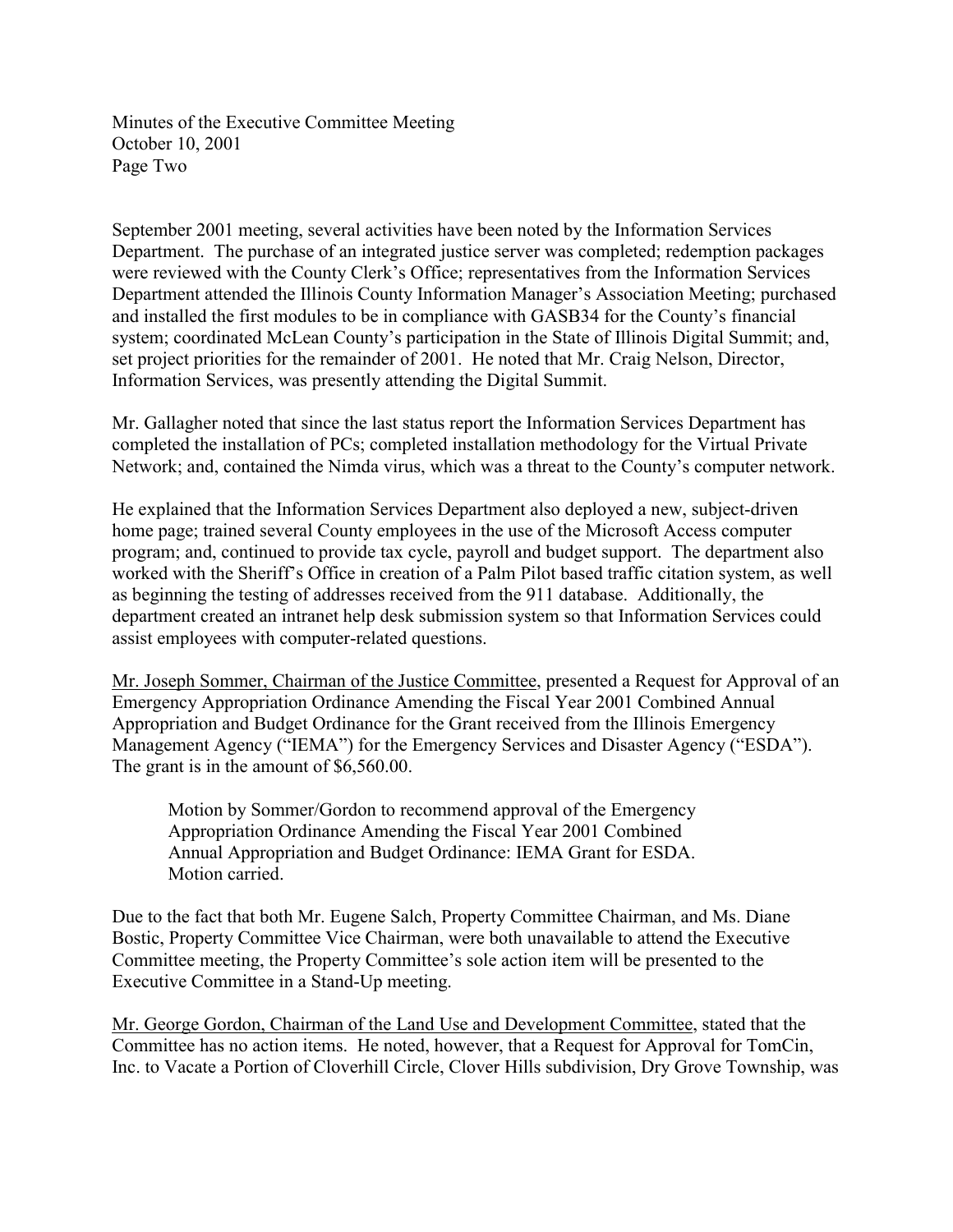granted a continuance to be considered at the next Land Use and Development meeting, to be held on November 8, 2001. Minutes of the Executive Committee Meeting October 10, 2001 Page Three

Mr. Matt Sorensen, Chairman of the Finance Committee, stated that the Finance Committee had no items for action. Several items will be presented to the full Board. He noted that one of the items to be presented to the Board is a CDAP Revolving Loan application submitted by TLH Enterprise, Inc. d/b/a Ramada Hotel in Bloomington. Additionally, a collective bargaining agreement between the County and the Fraternal Order of Police will be presented to the Board for approval.

Mr. Segobiano asked what is the status of all of the CDAP loans that are currently outstanding. Mr. Sorensen responded that all of the loans that are outstanding are current in their repayment schedule. He noted that the CDAP fund balance is approximately \$125,000.00.

Mr. "Duffy" Bass, Chairman of the Transportation Committee, presented the Request for Approval of the Pipeline Road Project – Section 01-00073-06-FP. He explained that this request is for the approval of the agreement with the Illinois Department of Transportation ("IDOT") for the construction of Pipeline Road/Interstate 55 Interchange and the Motor Fuel Tax Appropriation Resolution in the amount of \$2,100,000.00. Of that amount, according to the Supplemental Intergovernmental Agreement with the Town of Normal, they will reimburse the County for one-half of the cost, which is \$1,050,000.00.

Motion by Bass/Sommer to recommend approval of the Request for Approval of Pipeline Road Project – Section 01-00073-06-FP which Includes the IDOT Agreement for Construction of Pipeline Road – I-55 Interchange; MFT Appropriating Resolution; and the Supplemental Intergovernmental Agreement with the Town of Normal for construction of Pipeline Road. Motion carried.

Mr. Bass stated that IDOT will make access available from I-55 onto and off of Pipeline Road in all directions. Construction on the project is anticipated to begin in 2002.

Mr. Bass presented the Request to Approve the Local Agency Agreement for Federal Participation, the Supplemental Motor Fuel Tax Appropriation Resolution, and the 80,000 lbs. Weight Limit Resolution. The Local Agency Agreement and the Supplemental Appropriation are needed for the Towanda Barnes Road, Section 98-00113-03-FP from Route 9 to Fort Jesse Road so that this project can make the January 2002 State letting. There was also a Supplemental Resolution, distributed at the Transportation Committee meeting, which increases the amount of money up to \$1,000,000.00 in Motor Fuel Tax and \$600,000.00 in County Bridge Matching funds. The 80,000 lbs. Weight Limit Resolution will designate Towanda Barnes Road as an 80,000 lbs. truck route from Route 150 to Fort Jesse Road.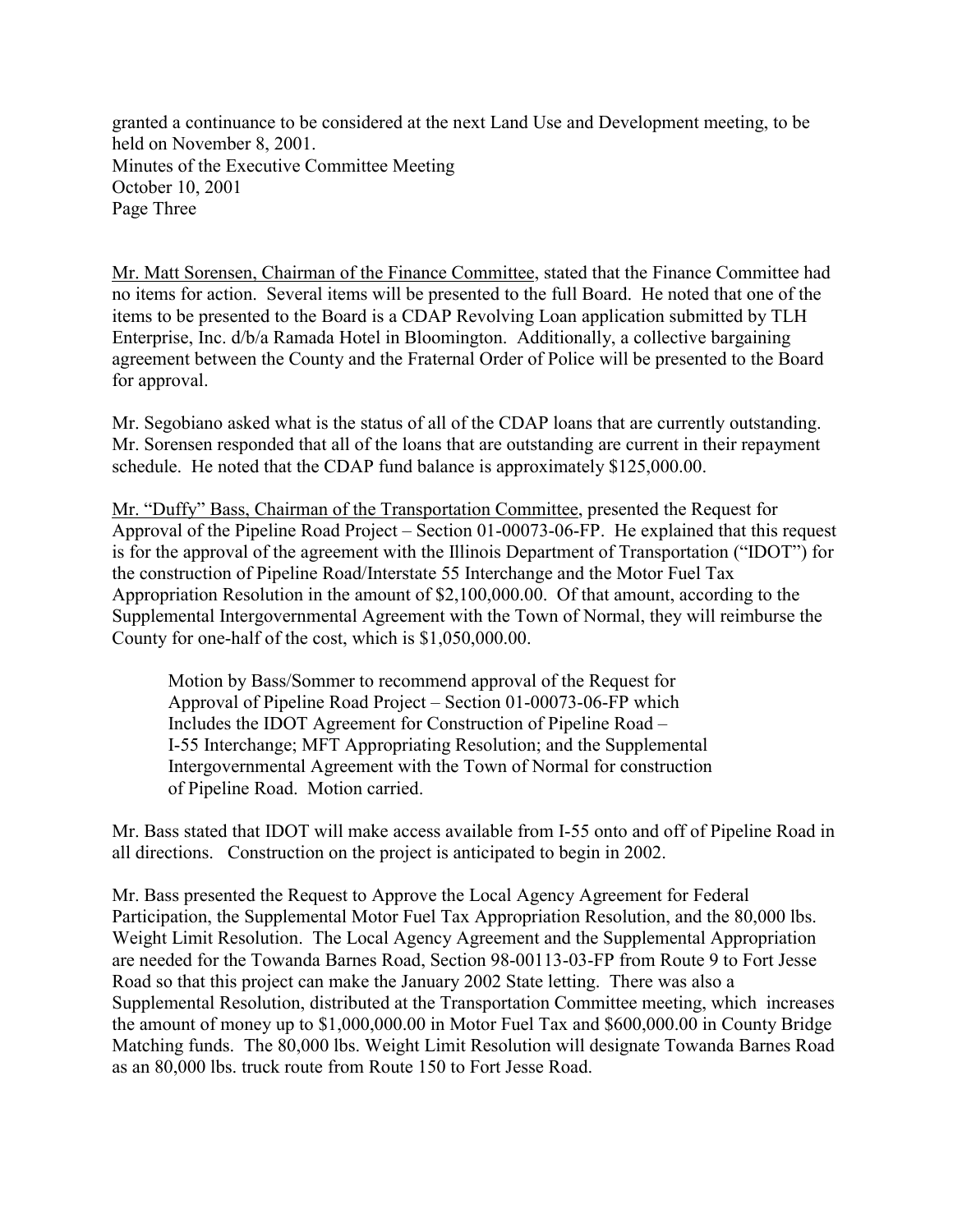Motion by Bass/Berglund to recommend approval of the Towanda-Barnes Road Section 98-00113-03-FP, including the Local Agency Agreement Minutes of the Executive Committee Meeting October 10, 2001 Page Four

for Federal Participation, the Supplemental MFT Appropriating Resolution, and the 80,000 lbs. Weight Limit Resolution.

Mr. Gordon asked whether all of the subheadings under the request for approval of the Towanda-Barnes Road Section 98-00113-03-FP would be voted upon as one item, or whether separate motions would be needed for each subheading. Chairman Sweeney responded that all of the items could be considered under one motion. Hearing no further questions, Chairman Sweeney called for a vote on the previous motion.

## Motion carried.

Mr. Sommer asked whether there is an interchange pending at the junction of Towanda-Barnes Road and Interstate 74. Chairman Sweeney stated that there is nothing pending at this time. He noted that a bypass from Interstate 74 to Interstate 55 north of Towanda-Barnes is contemplated, but no plans have yet been presented.

Mr. Sommer stated that the Illinois Route 9 westbound onto Veteran's Parkway has an unusually long delay and awkward timing at the stoplight. He would like to see this addressed. Chairman Sweeney stated that the State of Illinois designed this intersection 30 years ago and it was not well received at that time either.

Mr. Zeunik presented the Fiscal Year 2001 Recommended Budget for the County Administrator's Office. He noted that the Information Services budget will be presented at a later date when Mr. Craig Nelson, Director, Information Services, is available for the presentation. Mr. Nelson is attending the Digital Summit in Springfield and is unable to be present with the Committee.

Mr. Zeunik remarked that the Administrator's budget is strictly an expense budget, as it generates no revenue. Under salaries and personnel expense, the increase is from \$249,467.00 to \$258,113.00. This is a 3.47% increase over the Fiscal Year 2001 Adopted Budget. There is no recommended change in the staffing levels for Fiscal Year 2002.

Mr. Zeunik recounted that the fringe benefit expense increases from \$8,400.00 to \$9,200.00. That reflects the increase per FTE from \$2,100.00 per FTE in the 2001 Budget, to \$2,300.00 per FTE in 2002.

The 600 range line items, Material Commodities and Supplies, show a slight decrease over the Fiscal Year 2001 Adopted Budget. Contractual expenses have increased \$1,500.00 from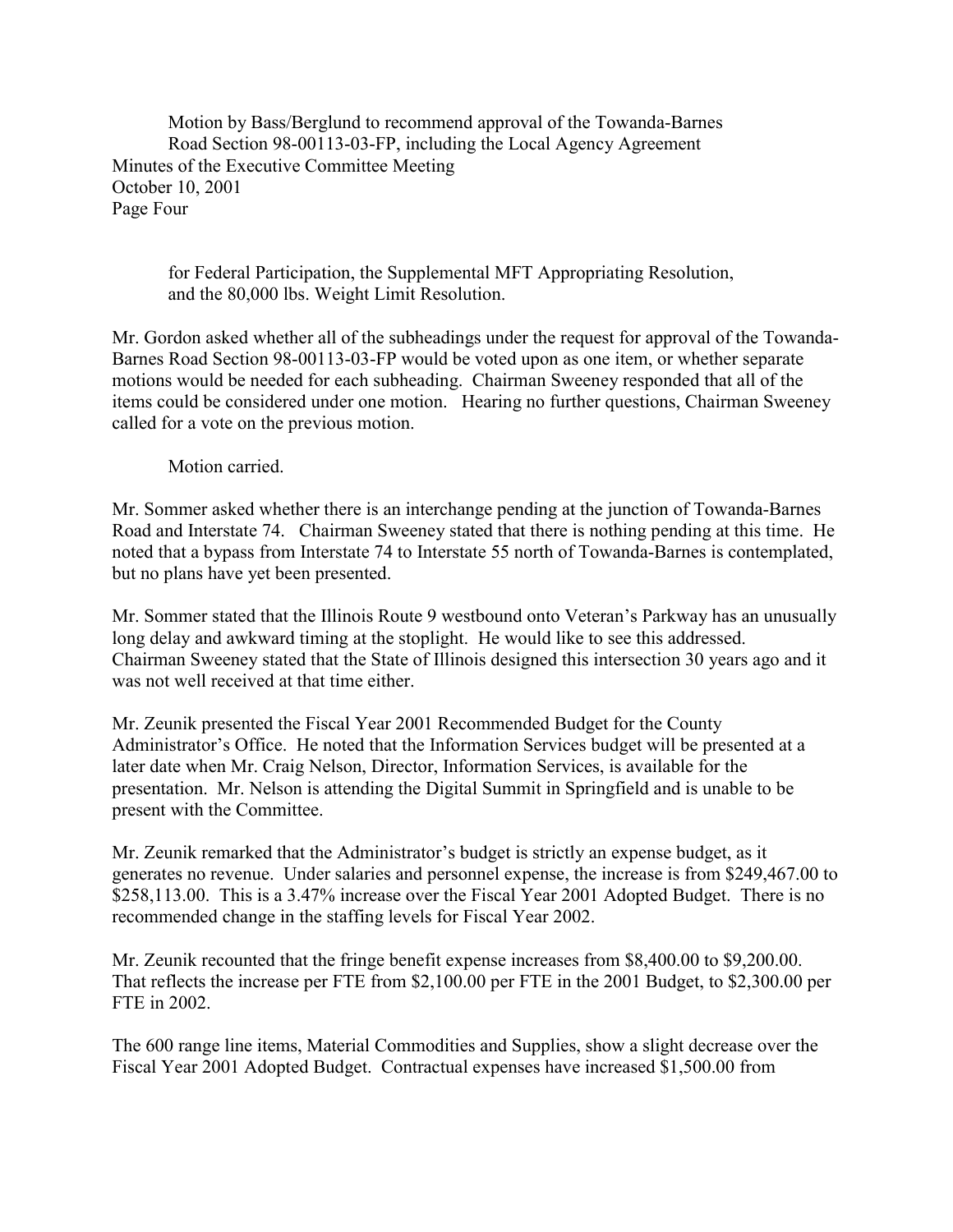\$68,800.0 to \$70,300.00. Capital expenses are unchanged as it reflects the lease/purchase payment on the copier that is utilized in the Administrator's Office.

Minutes of the Executive Committee Meeting October 10, 2001 Page Five

Mr. Zeunik stated that the total Recommended Budget is \$375,063.00, which is a 2.97% increase over the Fiscal Year 2001 Adopted Budget. A summary of the significant changes in the Recommended Budget appears in the Executive Committee packet for the Committee's consideration.

Motion by Sorensen/Sommer to tentatively approve and recommend the Fiscal Year 2002 Recommended Budget for the County Administrator's Office.

Mr. Sorensen stated that he would like to move an amendment to the Administrator's Office budget. He explained that in line item 0528-0001, Deferred Compensation, the County Board had previously acted to make that amount \$8,500.00, but the Administrator's Office recommendation is for \$7,677.00. This is a reduction of \$832.00. Mr. Sorensen stated that he would like to increase the Deferred Compensation amount by \$832.00 and return it to its previously recommended amount of \$8,500.00. He stated that to offset the increase, the capital lease purchase of office equipment, shown in line item 0832-0002, be reduced from \$4,800.00 to \$3,968.00.

Motion by Sorensen/Berglund to increase the Deferred Compensation amount in line item 0528-0001 of the County Administrator's Fiscal Year 2002 Recommended Budget from \$7,677.00 to \$8,500.00

Mr. Segobiano asked for comment from Mr. Zeunik. Mr. Zeunik explained that due to the fact that all County Offices are being asked to sacrifice in their budgets, the County Administrator's Office should be expected to cut expenses wherever possible.

Mr. Segobiano asked where further cuts will be made, in the event that revenues continue to drop in the future. Mr. Zeunik explained that FY 2002 will be a difficult year in that several revenue line items that contribute to the County's General Fund may experience noticeable decreases. Much will depend upon revenues from the State of Illinois and whether sufficient revenues are forthcoming. In the event that revenues received from the State are less than the amount budgeted, contingency plans may need to be instituted. Those plans may range from a freeze on hiring, to placing a hold on all capital purchases, to further reductions in personnel.

In the past, McLean County has been fairly insulated from budget shortfalls. However, there are indications that financial conditions in the County may be significantly impacted by the State's economy. That will have a ripple effect on many County offices.